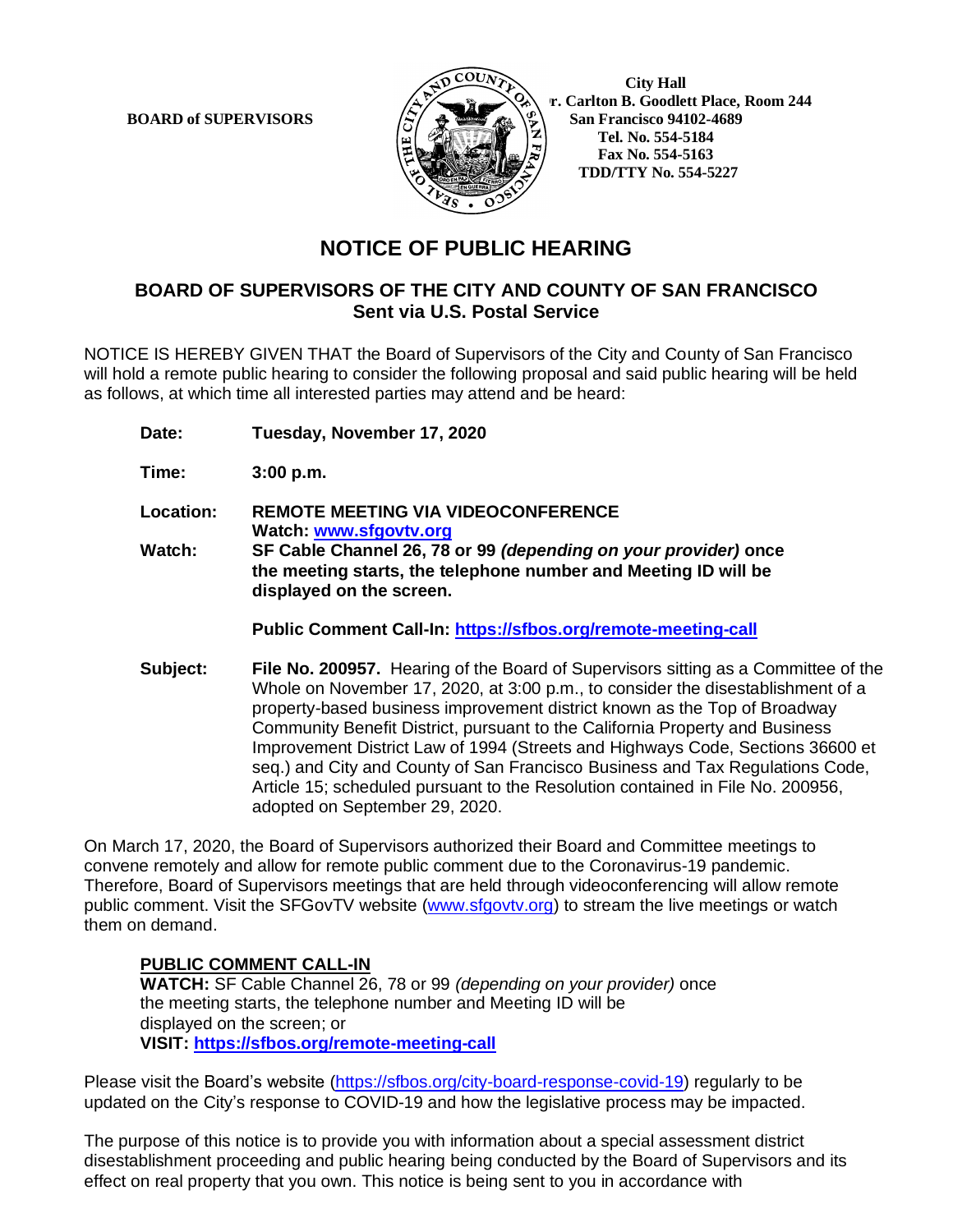Hearing Notice - Committee of the Whole - Disestablishment - Top of Broadway Community Benefit District Hearing Date: November 17, 2020 Page 2

Resolution No. 444-20, passed by the Board of Supervisors (a copy of which is enclosed), Streets and Highways Code, Section 36670.

Please be advised, the Board of Supervisors will hold a public hearing on the removal of the current assessment and disestablishment of the Property and Business Improvement District known as the Top of Broadway Community Benefit District, at 3:00 p.m. on November 17, 2020 or as soon thereafter as the matter may be heard, in the Board's Legislative Chamber, Second Floor, City Hall, 1 Dr. Carlton B. Goodlett Place, San Francisco, California, 94102. At this hearing, the Board will hear testimony regarding the proposed disestablishment.

The reason for the proposed removal of assessments and disestablishment of the District is inactivity due to a lack of funds. The Owners' Association operating the District has indicated that it could not effectively operate and therefore the City has ceased collecting the assessments. After the public input portion of the above hearing, the Board of Supervisors will vote on the proposed disestablishment. A supermajority vote is required in order to disestablish the District. Should you have any questions, please call or write to: Mr. Chris Corgas, Office of Economic and Workforce Development, Room 448, City Hall, 1 Dr. Carlton B. Goodlett Place, San Francisco, California, 94102. Telephone: (415) 554- 6661. Email: [christopher.corgas@sfgov.org](mailto:christopher.corgas@sfgov.org)

On March 17, 2020, the Board of Supervisors authorized their Board and Committee meetings to convene remotely and allow for remote public comment due to the Coronavirus -19 pandemic. Therefore, Board of Supervisors meetings that are held through videoconferencing will allow remote public comment. Visit the SFGovTV website [\(www.sfgovtv.org](http://www.sfgovtv.org/)) to stream the live meetings or watch them on demand.

## **PUBLIC COMMENT CALL-IN**

**WATCH:** SF Cable Channel 26, 78 or 99 *(depending on your provider)* once the meeting starts, the telephone number and Meeting ID will be displayed on the screen; or **VISIT: <https://sfbos.org/remote-meeting-call>**

Please visit the Board's website [\(https://sfbos.org/city-board-response-covid-19\)](https://sfbos.org/city-board-response-covid-19) regularly to be updated on the City's response to COVID-19 and how the legislative process may be impacted.

In accordance with Administrative Code, Section 67.7-1, persons who are unable to attend the hearing on this matter may submit written comments prior to the time the hearing begins. These comments will be made as part of the official public record in this matter and shall be brought to the attention of the Board of Supervisors. Written comments should be addressed to Angela Calvillo, Clerk of the Board, City Hall, 1 Dr. Carlton B. Goodlett Place, Room 244, San Francisco, CA, 94102 or sent via email [\(board.of.supervisors@sfgov.org\)](mailto:board.of.supervisors@sfgov.org). Information relating to this matter is available in the Office of the Clerk of the Board or the Board of Supervisors' Legislative Research Center [\(https://sfbos.org/legislative-research-center-lrc\)](https://sfbos.org/legislative-research-center-lrc). Agenda information relating to this matter will be available for public review on Friday, November 13, 2020.

For any questions about this hearing, please contact John Carroll, the Clerk of the Government Audit and Oversight Committee:

John Carroll [\(john.carroll@sfgov.org](mailto:john.carroll@sfgov.org) ~ (415) 554-4445)

*Please Note: The Department is open for business, but employees are working from home. Please allow 48 hours for us to return your call or email.*

2 Cacheddo Angela Calvillo Clerk of the Board jec:ams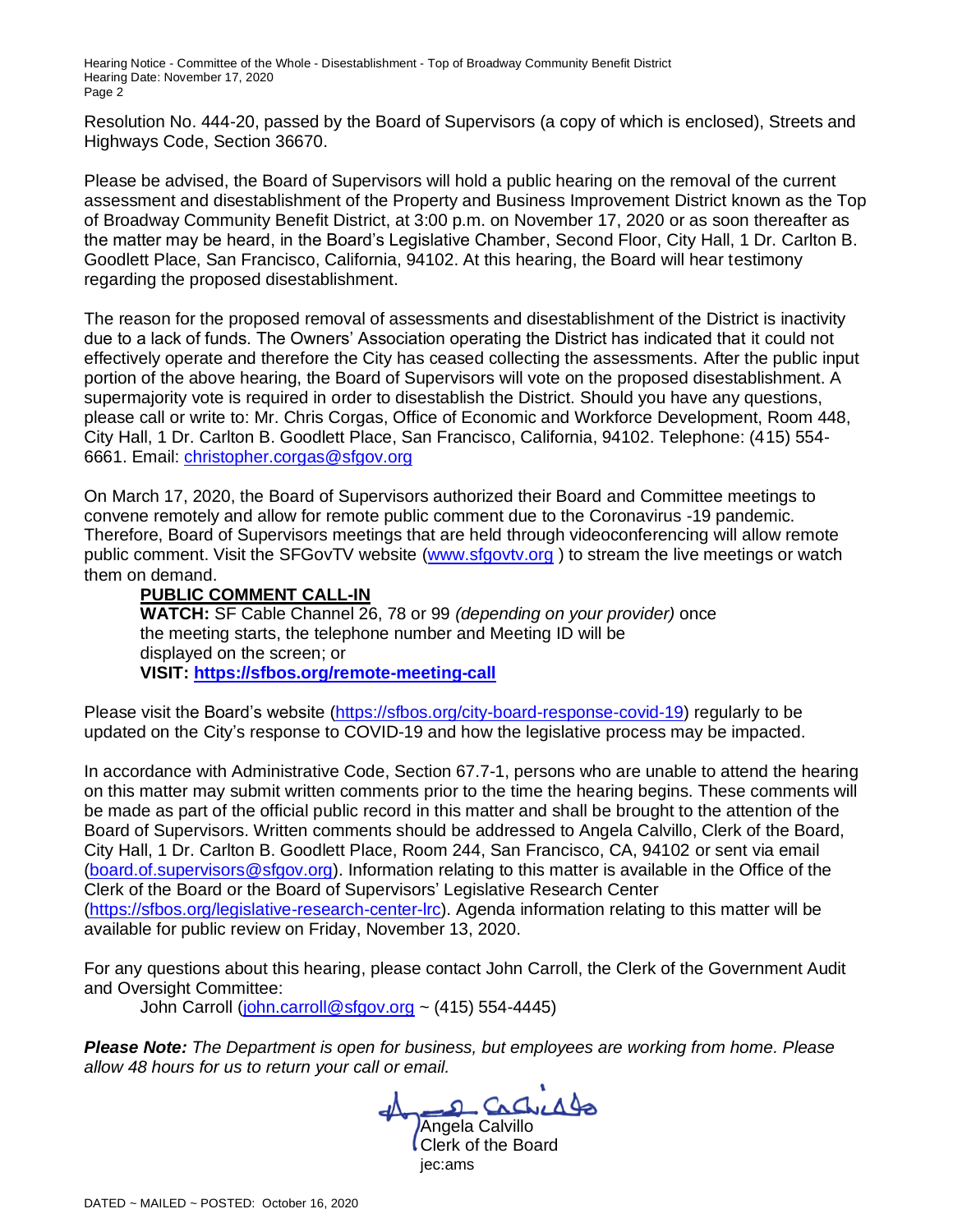1

2 3 4 5 6 7 8 9 10 11 12 13 14 15 16 17 18 19 20 21 22 23 24 [Resolution of Intention - Disestablishment - Top of Broadway Community Benefit District -<br>Annual Report FY2018-2019] **Resolution declaring the intention of the Board of Supervisors to receive and approve a final annual report for the property-based business improvement district (community benefit district) known as the "Top of Broadway Community Benefit District" for FY2018-2019, to disestablish the District, and to remove a multi-year assessment on all parcels in the District; ordering and setting a time and place for a public hearing of the Board of Supervisors, sitting as a Committee of the Whole, on November 17, 2020, at 3:00 p.m., on the proposed disestablishment; approving the form of the Notice of Public Hearing; and directing environmental findings.** WHEREAS, Article XIIID of the California Constitution, the Property and Business Improvement District Law of 1994 (California Streets and Highways Code, Sections 36600 et seq., "1994 Act"), and Article 15 of the San Francisco Business and Tax Regulations Code ("Article 15") authorize cities to establish property-based improvement districts, funded through the levy and collection of special assessments on real property within such districts, for the purpose of providing improvements and promoting activities and property-related services that specially benefit parcels of real property located within such districts; and WHEREAS, Pursuant to the foregoing authorities, the Board of Supervisors in 2013 established a Community Benefit District known as the Top of Broadway Community Benefit District (the "District") which has a term of eight years commencing with FY2013-2014 (File No. 130636); and WHEREAS, The Board of Supervisors approved a contract with a nonprofit Owners' Association for Administration/Management of the Top of Broadway Community Benefit

25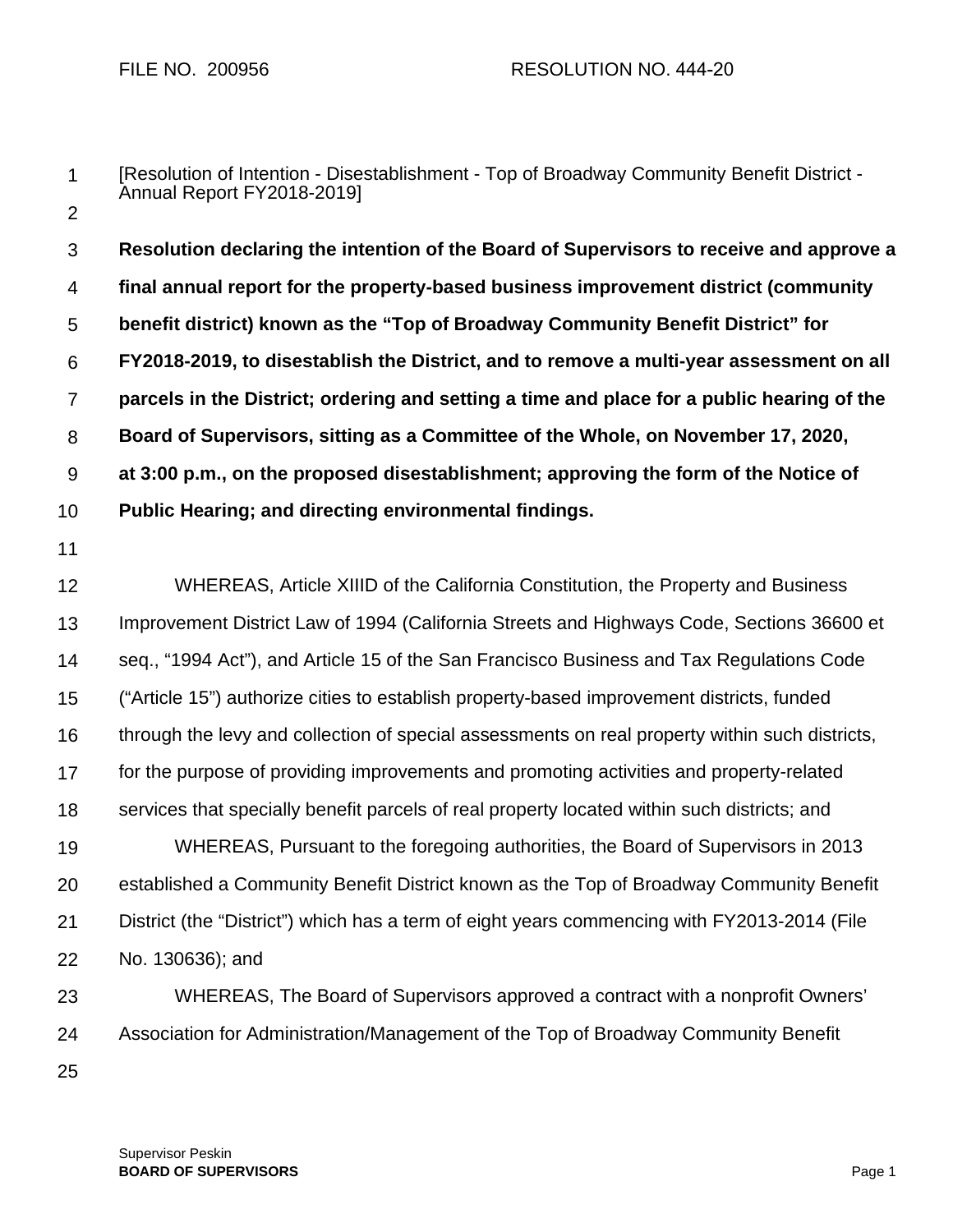1  $\mathcal{P}$ District, to administer the District, pursuant to the management plan for the district (File No. 140100); and

3 4 5 6 7 WHEREAS, The Owners' Association operated the District with assessment revenues and matching private funds, but eventually lost access to matching funds, and determined at the end of FY2018-2019 that it could not operate the District effectively with assessment revenue alone, and therefore asked the City to disestablish the District, as reflected in the August 2019 letter on file with the Clerk of the Board of Supervisors in File

8 No. 200956; and

9 10 11 12 WHEREAS, Based on the August 2019 letter, the City stopped collecting assessment revenue starting with FY2019-2020, and instead allowed the Owners' Association to expend its remaining assessment funds as set forth in the District management plan, and to then cease operating; and

13 14 15 16 17 WHEREAS, The Owners' Association circulated a petition to the owners and representatives of real property in the District, and received signatures in favor of the disestablishment from owners and representatives representing 47.29 percent of the total assessments levied, and based on the petition results remains in favor of disestablishing the District; and

18 19 20 21 22 23 24 WHEREAS, The Owners' Association asks the City to disestablish the District under Business and Tax Regulations Code, Section 15.11(e), which provides that the Board of Supervisors may, by a supermajority vote of eight or more members, initiate proceedings to disestablish for any reason, by adopting a resolution of intention to disestablish, and by then mailing a notice to the property owners of a public hearing, which shall occur not less than 30 days after mailing the notice and not more than 60 days after the adoption a resolution of intention, as set forth in California Streets and Highways Code, Section 36670(b); and

25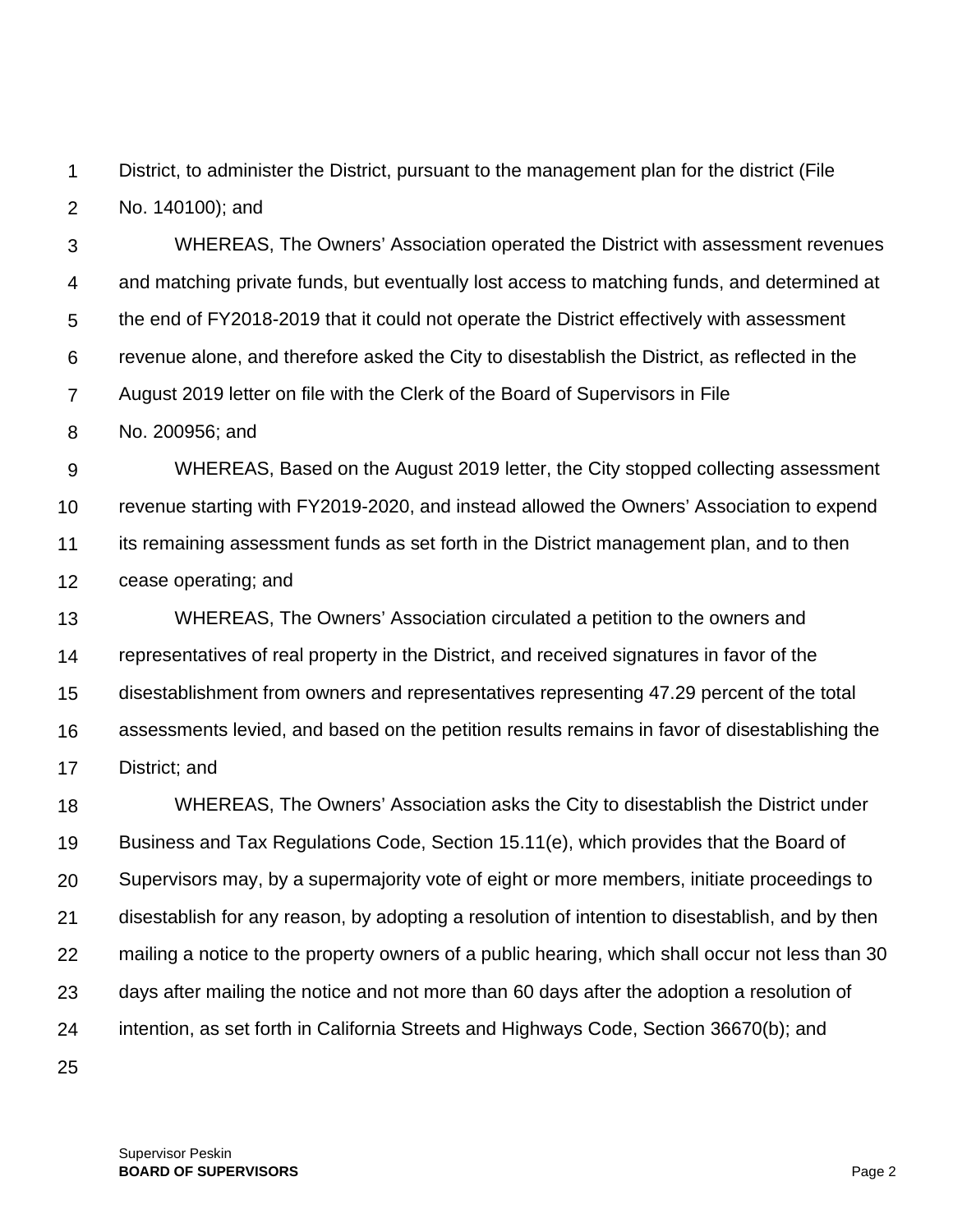| 1              | WHEREAS, The Owners' Association has submitted for the Board's receipt and                        |
|----------------|---------------------------------------------------------------------------------------------------|
| $\overline{2}$ | approval an annual report, for FY2018-2019 ("the Annual Report"), as required by                  |
| 3              | Section 36650 of the Act and Section 3.4 of the Management Contract, as well as supporting        |
| 4              | documents, including a transmittal letter and memorandum report from the City's Office of         |
| 5              | Economic and Workforce Development, dated August 13, 2020, all of which are on file with          |
| 6              | the Clerk of the Board of Supervisors in File No. 200956; and                                     |
| 7              | WHEREAS, The Annual Report and supporting documents show that the Owners'                         |
| 8              | Association has ceased operating, and that it does not have any assessment funds remaining,       |
| 9              | or any assets that it acquired with assessment revenues; now therefore, be it                     |
| 10             | RESOLVED, The Annual Report for FY2018-2019 is received and approved; and                         |
| 11             | FURTHER RESOLVED, Pursuant to Section 36670 of the Act, the Board of                              |
| 12             | Supervisors declares its intention to disestablish the property and business improvement          |
| 13             | district known as the "Top of Broadway Community Benefit District" ("District") and to remove     |
| 14             | assessments against all parcels of real property in the District, commencing with fiscal year     |
| 15             | ("FY") 2019-2020, for the reasons stated herein; and, be it                                       |
| 16             | FURTHER RESOLVED, The Clerk of the Board of Supervisors is hereby directed to                     |
| 17             | give notice by mail to each property owner subject to the assessment, as provided by law, that    |
| 18             | a hearing on the proposed disestablishment shall take place remotely at the Board of              |
| 19             | Supervisors' meeting, on November 17, 2020, or as soon thereafter as the matter may be            |
| 20             | heard, to hear public testimony regarding the proposed disestablishment of the District and       |
| 21             | removal of assessments on properties within the District; and, be it                              |
| 22             | FURTHER RESOLVED, The Board of Supervisors hereby approves the form of the                        |
| 23             | Notice of Public Hearing on file with the Clerk of the Board of Supervisors in File No. 200956,   |
| 24             | which is hereby declared to be a part of this Resolution as if set forth fully herein; and, be it |
| 25             |                                                                                                   |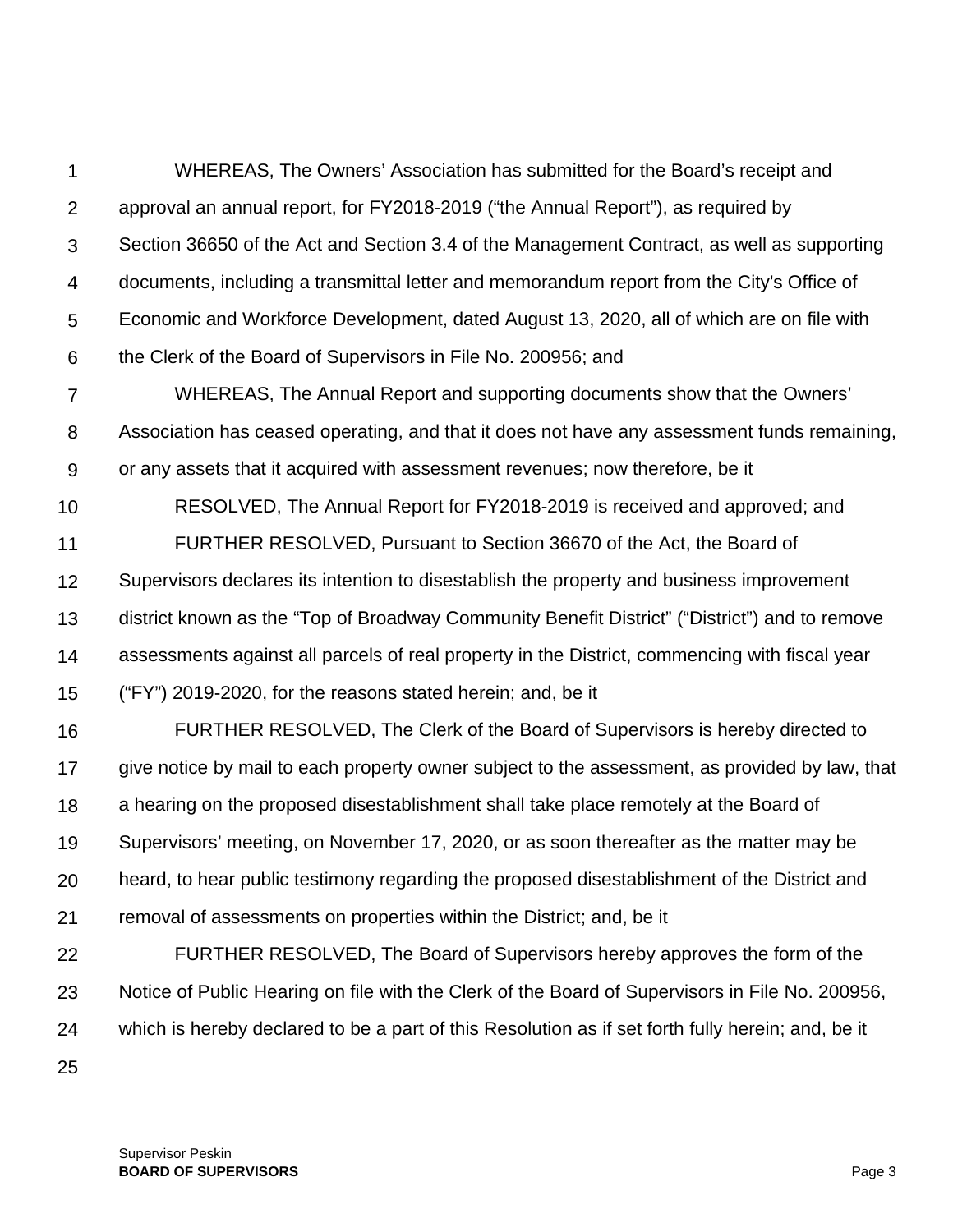| 1              | FURTHER RESOLVED, The Planning Department shall determine whether the actions                   |
|----------------|-------------------------------------------------------------------------------------------------|
| 2              | contemplated in this resolution are in compliance with the California Environmental Quality Act |
| 3              | (California Public Resources Code, Sections 21000 et seq.), and respond in writing to the       |
| 4              | Clerk of the Board of Supervisors prior to the Board's public hearing on the disestablishment   |
| 5              | of the District as set forth above.                                                             |
| 6              |                                                                                                 |
| $\overline{7}$ |                                                                                                 |
| $\,8\,$        |                                                                                                 |
| $9\,$          |                                                                                                 |
| 10             |                                                                                                 |
| 11             |                                                                                                 |
| 12             |                                                                                                 |
| 13             |                                                                                                 |
| 14             |                                                                                                 |
| 15             |                                                                                                 |
| 16             |                                                                                                 |
| 17             |                                                                                                 |
| 18             |                                                                                                 |
| 19             |                                                                                                 |
| 20             |                                                                                                 |
| 21             |                                                                                                 |
| 22             |                                                                                                 |
| 23             |                                                                                                 |
| 24             |                                                                                                 |
| 25             |                                                                                                 |